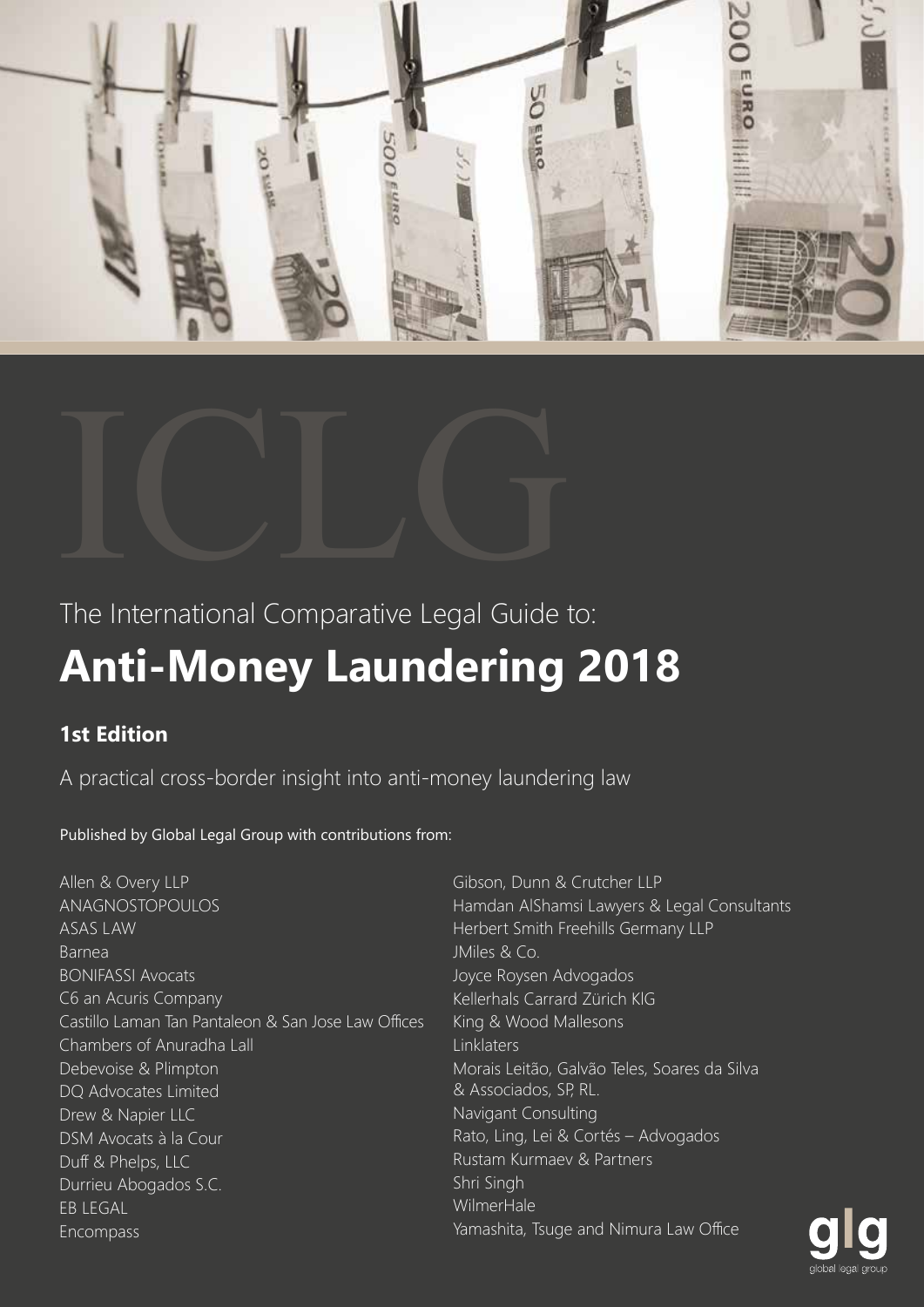

**Contributing Editors** Joel M. Cohen and Stephanie Brooker, Gibson, Dunn & Crutcher LLP

**Sales Director** Florjan Osmani

**Account Director** Oliver Smith

**Sales Support Manager** Toni Hayward

**Senior Editors** Suzie Levy Caroline Collingwood

**CEO** Dror Levy

**Group Consulting Editor** Alan Falach

**Publisher** Rory Smith

**Published by** Global Legal Group Ltd. 59 Tanner Street London SE1 3PL, UK Tel: +44 20 7367 0720 Fax: +44 20 7407 5255 Email: info@glgroup.co.uk URL: www.glgroup.co.uk

**GLG Cover Design** F&F Studio Design

**GLG Cover Image Source** iStockphoto

**Printed by** Ashford Colour Press Ltd June 2018

Copyright © 2018 Global Legal Group Ltd. All rights reserved No photocopying

**ISBN** 978-1-912509-12-6 **ISSN** 2515-4192

**Strategic Partners**



**MIX** FSC FSC® C011748

### General Chapters:

| $\mathbf{1}$    | Overview of Recent AML Gatekeeper International and U.S. Developments – Stephanie Brooker<br>& Joel M. Cohen, Gibson, Dunn & Crutcher LLP                                                          | 1  |
|-----------------|----------------------------------------------------------------------------------------------------------------------------------------------------------------------------------------------------|----|
| 2               | Beneficial Ownership Transparency: A Critical Element of AML Compliance – Matthew L. Biben,<br>Debevoise & Plimpton                                                                                | 14 |
| 3               | Anti-Money Laundering Regulation of Cryptocurrency: U.S. and Global Approaches –<br>Daniel Holman & Barbara Stettner, Allen & Overy LLP                                                            | 19 |
| $\overline{4}$  | <b>Through a Mirror, Darkly: AML Risk in Trade Finance</b> – Alma Angotti and Robert Dedman,<br>Navigant Consulting                                                                                | 33 |
| 5               | Implications of the E.U. General Data Privacy Regulation for U.S. Anti-Money Laundering and<br><b>Economic Sanctions Compliance – Sharon Cohen Levin &amp; Franca Harris Gutierrez, WilmerHale</b> | 39 |
| 6               | <b>Navigating the AML Compliance Minefield</b> – Norman Harrison & Kathy Malone,<br>Duff & Phelps, LLC                                                                                             | 45 |
| $7\phantom{.0}$ | Best Practice in AML/KYC Compliance: The Role of Data and Technology in Driving Efficiency<br>and Consistency – Wayne Johnson, Encompass & Joel Lange, C6 an Acuris Company                        | 50 |

#### Country Question and Answer Chapters:

| 8    | Argentina                   | Durrieu Abogados S.C.: Justo Lo Prete & Florencia Maciel                                                     | 55  |
|------|-----------------------------|--------------------------------------------------------------------------------------------------------------|-----|
| 9    | <b>Australia</b>            | King & Wood Mallesons: Kate Jackson-Maynes & Amelia Jamieson                                                 | 61  |
|      | 10 Belgium                  | Linklaters: Françoise Lefèvre & Rinaldo Saporito                                                             | 68  |
| 11 - | <b>Brazil</b>               | Joyce Roysen Advogados: Joyce Roysen & Veridiana Vianna                                                      | 74  |
|      | 12 China                    | King & Wood Mallesons: Chen Yun & Liang Yixuan                                                               | 81  |
|      | 13 France                   | BONIFASSI Avocats: Stéphane Bonifassi & Caroline Goussé                                                      | 88  |
|      | 14 Germany                  | Herbert Smith Freehills Germany LLP: Dr. Dirk Seiler & Enno Appel                                            | 96  |
|      | 15 Greece                   | ANAGNOSTOPOULOS: Ilias Anagnostopoulos & Alexandros Tsagkalidis                                              | 103 |
|      | 16 Hong Kong                | King & Wood Mallesons: Urszula McCormack                                                                     | 109 |
|      | 17 India                    | Shri Singh & Chambers of Anuradha Lall: Shri Singh & Anuradha Lall                                           | 116 |
|      | 18 Isle of Man              | DO Advocates Limited: Sinead O'Connor & Kirsten Middleton                                                    | 123 |
|      | 19 Israel                   | Barnea Law: Dr. Zvi Gabbay & Adv. David Gilinsky                                                             | 129 |
|      | 20 Japan                    | Yamashita, Tsuge and Nimura Law Office: Ryu Nakazaki                                                         | 136 |
|      | 21 Kenya                    | JMiles & Co.: Leah Njoroge-Kibe & Elizabeth Kageni                                                           | 142 |
|      | 22 Lebanon                  | ASAS LAW: Nada Abdelsater-Abusamra & Serena Ghanimeh                                                         | 148 |
| 23   | Luxembourg                  | DSM Avocats à la Cour: Marie-Paule Gillen                                                                    | 156 |
|      | 24 Macau                    | Rato, Ling, Lei & Cortés - Advogados: Pedro Cortés &<br>Óscar Alberto Madureira                              | 161 |
|      | 25 Philippines              | Castillo Laman Tan Pantaleon & San Jose Law Offices: Roberto N. Dio &<br>Louie Alfred G. Pantoni             | 168 |
|      | 26 Portugal                 | Morais Leitão, Galvão Teles, Soares da Silva & Associados, SP, RL.:<br>Filipa Marques Júnior & Tiago Geraldo | 175 |
| 27   | <b>Russia</b>               | Rustam Kurmaev & Partners: Rustam Kurmaev                                                                    | 181 |
| 28   | <b>Singapore</b>            | Drew & Napier LLC: Gary Low & Vikram Ranjan Ramasamy                                                         | 186 |
|      | 29 Switzerland              | Kellerhals Carrard Zürich KlG: Omar Abo Youssef & Lea Ruckstuhl                                              | 193 |
| 30   | <b>Turkey</b>               | EB LEGAL: Prof. Av. Esra Bicen                                                                               | 200 |
| 31   | <b>United Arab Emirates</b> | Hamdan AlShamsi Lawyers & Legal Consultants: Hamdan AlShamsi &<br><b>Omar Kamel</b>                          | 209 |
|      | 32 United Kingdom           | Allen & Overy LLP: Mona Vaswani & Amy Edwards                                                                | 215 |
|      | 33 USA                      | Gibson, Dunn & Crutcher LLP: Stephanie Brooker & Linda Noonan                                                | 223 |

**Further copies of this book and others in the series can be ordered from the publisher. Please call +44 20 7367 0720**

#### **Disclaimer**

This publication is for general information purposes only. It does not purport to provide comprehensive full legal or other advice. Global Legal Group Ltd. and the contributors accept no responsibility for losses that may arise from reliance upon information contained in this publication. This publication is intended to give an indication of legal issues upon which you may need advice. Full legal advice should be taken from a qualified professional when dealing with specific situations.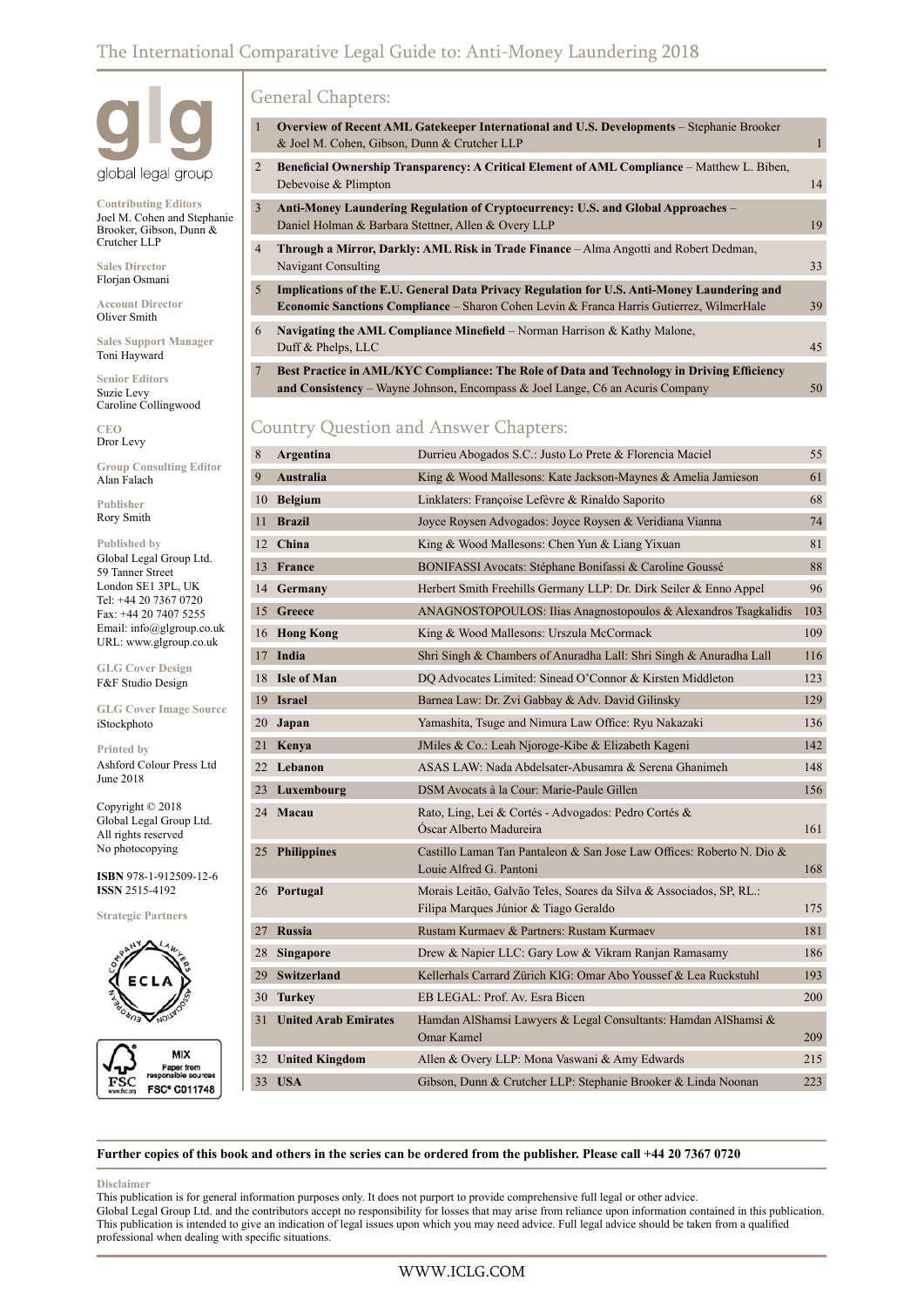© Published and reproduced with kind permission by Global Legal Group Ltd, London

# United Kingdom

# Allen & Overy LLP

#### **1 The Crime of Money Laundering and Criminal Enforcement**

#### **1.1 What is the legal authority to prosecute money laundering at national level?**

The United Kingdom (UK) money laundering offences are created by Part 7 of the Proceeds of Crime Act 2002 (**POCA**) and include:

- the principal money laundering offences; and
- the reporting offences which, with one exception, only apply to those operating in the "regulated sector".

It is also an offence under POCA to attempt, conspire, incite, aid, abet, counsel or procure the commission of a principal money laundering offence.

Note that there are similar offences relating to terrorist financing contained in the Terrorism Act 2000. The anti-terrorist financing regime in the UK runs parallel to the UK's anti-money laundering regime.

#### **1.2 What must be proven by the government to establish money laundering as a criminal offence? What money laundering predicate offences are included? Is tax evasion a predicate offence for money laundering?**

#### *Principal money laundering offences*

To establish that a principal money laundering offence has been committed, it is necessary to prove that:

- (a) the alleged offender has:
	- (i) concealed, disguised, converted or transferred criminal property; or removed criminal property from the jurisdiction; or
	- (ii) entered into or become concerned in an arrangement which he knew or suspected facilitated the acquisition, retention, use or control of criminal property by or on behalf of another person; or

(iii) acquired, used or had possession of criminal property; and

- (b) the alleged offender:
	- (i) failed to make an authorised disclosure and does not have a reasonable excuse for not making such a disclosure; or
	- (ii) in relation to (a)(iii) above only, acquired, used or had possession of the property for adequate consideration.

Amy Edwards

Mona Vaswani





For each of the principal money laundering offences, the conduct referred to in (a)(i), (ii) and (iii) above must concern "criminal property" and, as such, it must be established that:

- (a) the relevant property constitutes a person's benefit from criminal conduct or represents such a benefit (whether in whole or in part, and whether directly or indirectly); and
- (b) the alleged offender knew or suspected that the property represents such a benefit (this is a subjective limb).

The test for "criminal property" has an inbuilt assumption that there has been "criminal conduct" and, accordingly, there must be a predicate offence in order for criminal property to exist. Conduct which constitutes a criminal offence in any part of the UK is capable of forming a predicate offence for the purposes of money laundering.

Tax evasion constitutes a criminal offence under English law and, accordingly, is a predicate offence for money laundering. Further, the Criminal Finances Act 2017 introduced two new corporate failures to prevent the facilitation of tax evasion offences. These being criminal offences, they are also predicate offences for money laundering.

#### *Reporting offences*

Reporting offences include the failure to disclose, tipping off and prejudicing a money laundering investigation.

To establish that a failure to disclose offence has been committed, broadly speaking, it is necessary to prove that:

- (a) the alleged offender knew, suspected or had reasonable grounds for knowing or suspecting that another person is engaged in money laundering (this is an objective limb);
- (b) the information or other matter on which that knowledge or suspicion is based, or which gives reasonable grounds for such knowledge or suspicious, came to him/her in the course of a business in the "regulated sector";
- (c) the alleged offender can identify the person referred to in (a) above or the whereabouts of any laundered property, or he/she believes (or it is reasonable to expect him/her to believe) that the information or other matter referred to in (b) above will or may assist in identifying that person or the whereabouts of any laundered property (this is an objective limb); and
- (d) the alleged offender failed to make the required disclosure and does not have a reasonable excuse for not making such a disclosure (or any other applicable defence).

To establish that the tipping-off offence has been committed it is necessary to prove that:

- (a) the alleged offender has disclosed that:
	- (i) a disclosure has been made by that person or another person under Part 7 of POCA in relation to information that came to that person in the course of a business in the regulated sector; or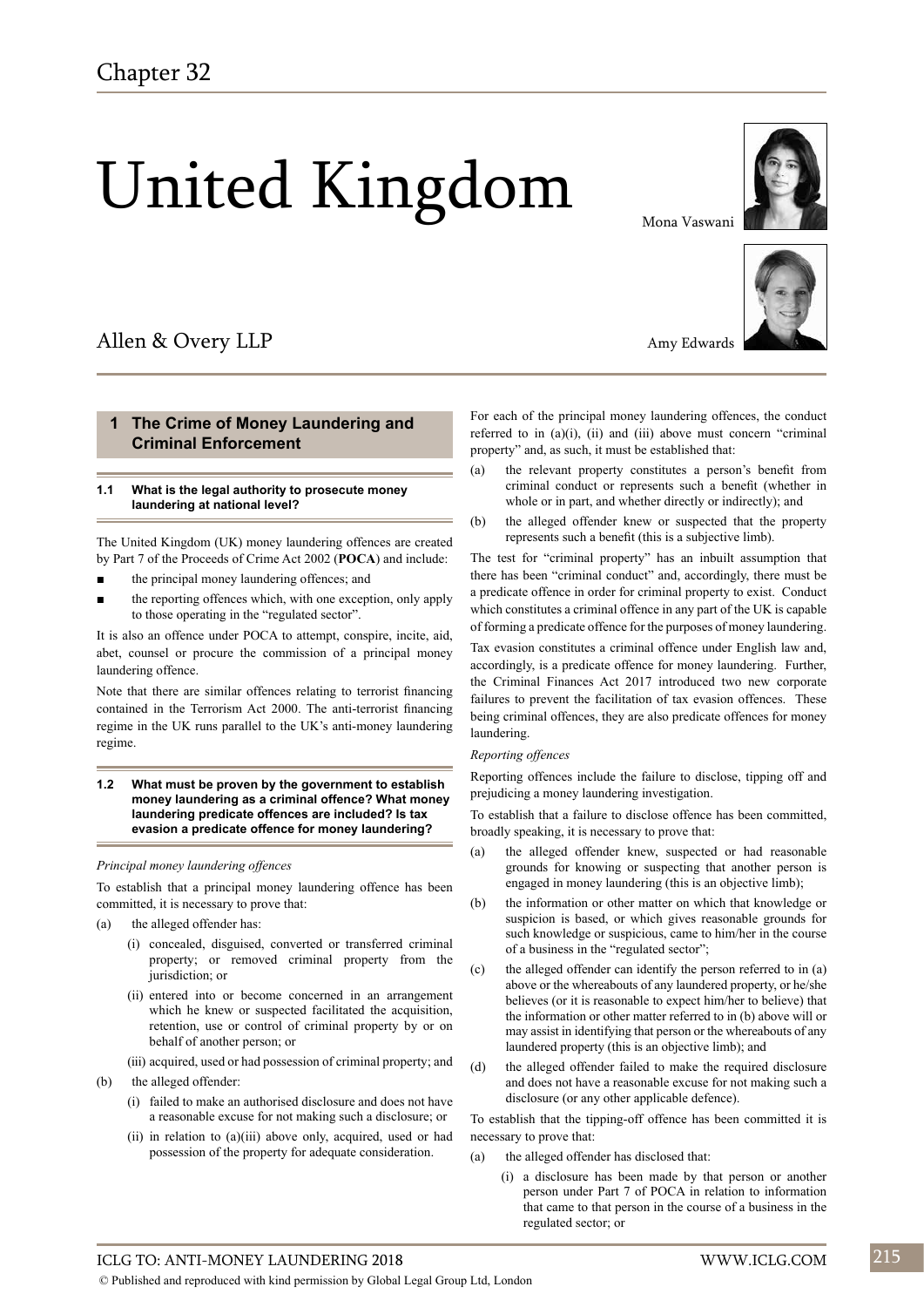- United Kingdom United Kingdom
- (ii) an investigation into allegations that an offence under Part 7 of POCA has been committed is being contemplated or carried out; and
- (b) the disclosure is not a permitted disclosure, it is likely to prejudice an investigation, and the information on which the disclosure is based came to the person in the course of a business in the regulated sector.

To establish the prejudicing of a money laundering investigation offence it is necessary to prove that the alleged offender:

- (a) knew or suspected that a person was acting in connection with a money laundering investigation which was being or was about to be conducted; and
- (b) either knowingly;
	- (i) made a disclosure which was likely to prejudice that investigation; or
	- (ii) falsified, concealed, destroyed or otherwise disposed of, or caused or permitted the falsification, concealment, destruction or disposal of documents which are relevant to the investigation.

#### **1.3 Is there extraterritorial jurisdiction for the crime of money laundering? Is money laundering of the proceeds of foreign crimes punishable?**

Yes, both the principal money laundering and the disclosure offences have extraterritorial application.

The definition of "criminal conduct" includes conduct which took place outside of the UK but which, had it occurred in any part of the UK, would constitute an offence under English law. Accordingly, provided that the other elements of the test are met, such conduct is capable of giving rise to "criminal property" for the purposes of the principal money laundering offences under POCA.

Further, the definition of "money laundering" includes an act which would constitute a principal money laundering offence had it been done in the UK. Therefore, provided that the other elements of the relevant offence are met, failure to disclose knowledge or suspicion (or where there were reasonable grounds for knowing or suspecting) that money laundering has taken/is taking place in another jurisdiction could give rise to a disclosure offence under POCA.

However, a person will not commit a principal money laundering offence if:

- (a) he/she knew, or believed on reasonable grounds, that the relevant conduct occurred in a country or territory outside the UK; and
- (b) the relevant conduct:
	- (i) was not, at the time it occurred, unlawful under the criminal law then applying in that country or territory; and
	- (ii) does not constitute an offence punishable with imprisonment for a maximum term in excess of 12 months in any part of the UK if it had occurred there.

There are also similar overseas conduct defences in relation to the disclosure offences.

#### **1.4 Which government authorities are responsible for investigating and prosecuting money laundering criminal offences?**

Money laundering offences are usually investigated by the National Crime Agency (**NCA**), the police or Her Majesty's Revenue and Customs (**HMRC**). As a rule, money laundering offences are prosecuted by the Crown Prosecution Service. However, there are exceptions to this, for example, cases involving serious fraud

or corruption are likely to be investigated and prosecuted by the Serious Fraud Office and, as the financial services regulator, the Financial Conduct Authority (**FCA**) has the power to investigate and prosecute offences under POCA falling within its remit.

#### **1.5 Is there corporate criminal liability or only liability for natural persons?**

There is corporate criminal liability for money laundering. Most of the offences in POCA apply to corporations as well as individuals. The Money Laundering, Terrorist Financing and Transfer of Funds (Information on the Payer) Regulations 2017 (MLR 2017) also create offences which apply to regulated firms (including banks and financial institutions). A regulated firm commits an offence under the MLR 2017 if it contravenes certain requirements relating to customer due diligence, policies and procedures, controls, and record keeping amongst other things.

#### **1.6 What are the maximum penalties applicable to individuals and legal entities convicted of money laundering?**

Different offences under POCA have different maximum penalties. The highest maximum penalty is 14 years' imprisonment (for individuals) and/or an unlimited fine (applicable to both individuals and corporations).

An offence under MLR 2017 is punishable by up to two years' imprisonment (for individuals) and/or an unlimited fine (applicable to both individuals and corporations).

#### **1.7 What is the statute of limitations for money laundering crimes?**

There is no time limit in respect of which criminal conduct can give rise to criminal property, and accordingly prosecutions can be brought at any time. However, offences under POCA cannot be committed retrospectively and money laundering offences committed before the commencement of POCA will be prosecuted under the previous legislation.

#### **1.8 Is enforcement only at the national level? Are there parallel state or provincial criminal offences?**

Broadly speaking, enforcement is at a national level. Part 7 of POCA (which, as noted above at question 1.1, contains the principal money laundering offences) applies equally throughout the UK, although there are separate (but similar) provisions for confiscation and restraint procedures in Scotland and Northern Ireland.

Note that the NCA's operational powers in Scotland are conditional on authorisation from the Lord Advocate.

#### **1.9 Are there related forfeiture/confiscation authorities? What property is subject to confiscation? Under what circumstances can there be confiscation against funds or property if there has been no criminal conviction, i.e., non-criminal confiscation or civil forfeiture?**

The confiscation regime under POCA applies to offences committed after 24 March 2003. A confiscation order deprives an individual – who has been convicted of a money laundering offence in the Crown Court – of the benefits of his proceeds of crime. Such orders may be granted at the request of the prosecution, or where the court deems it appropriate to do so.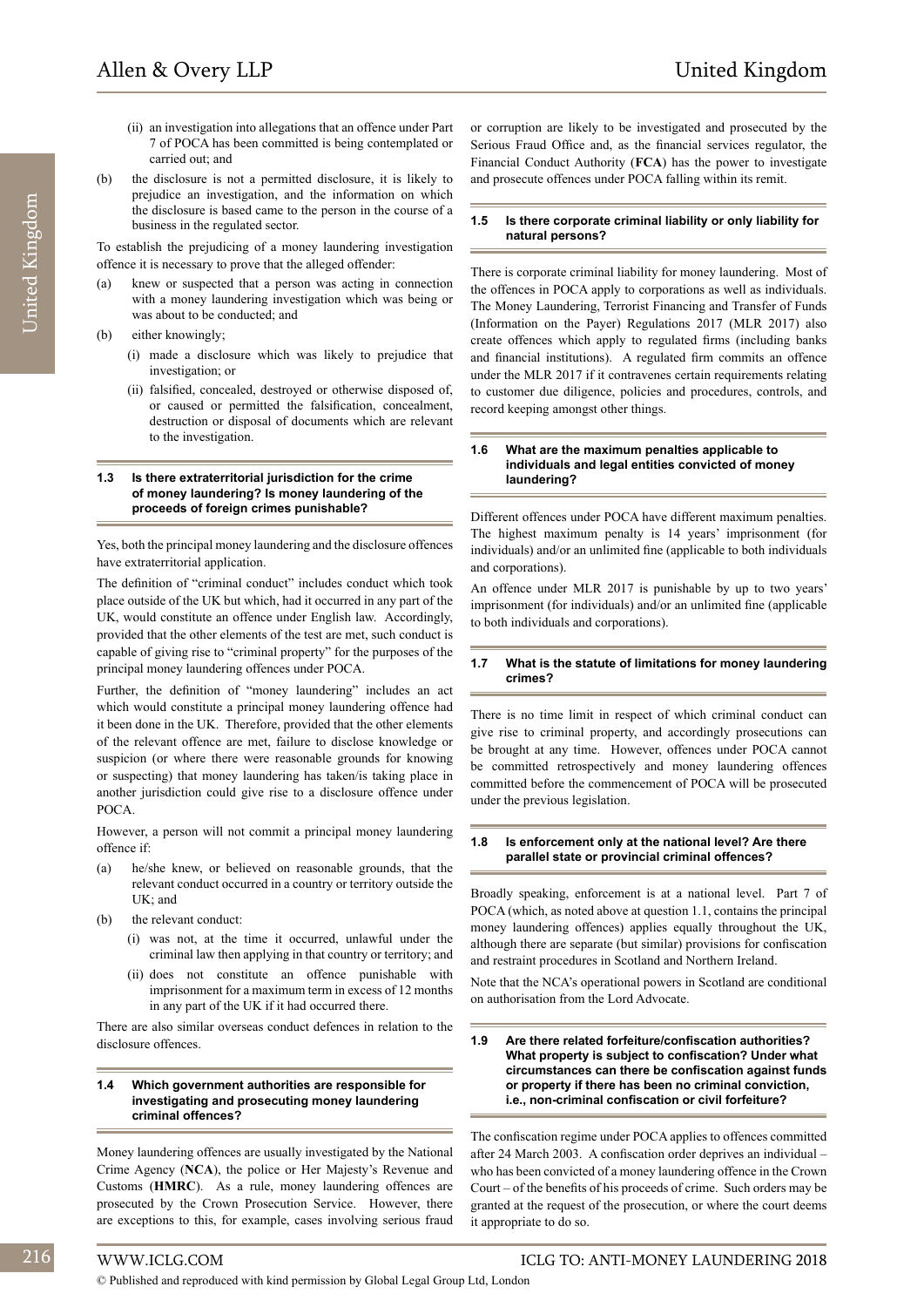Section 6 of POCA provides that the court can make a confiscation order in respect of any property unless it would be disproportionate within the meaning of Article 1 of the European Convention on Human Rights. This is a high threshold, and the court will not generally find that an order would be disproportionate unless it would clearly amount to double-counting. In 2017, the Court of Appeal found that a confiscation order which may result in the need to sell a jointly owned family home was not disproportionate.

#### **1.10 Have banks or other regulated financial institutions or their directors, officers or employees been convicted of money laundering?**

We have not identified any cases in which financial institutions or their directors, officers or employees have been convicted of money laundering under POCA, the MLR 2017 or under the predecessor regulations which were in force from 2007 to 2017. All previous cases involve the imposition of civil penalties. However, the FCA had a number of open investigations into money laundering as at the publication of its last annual report. Anti-money laundering (**AML**) is also one of the FCA's key target areas in its current business plan. They describe their current enforcement strategy as "*where firms have poor AML controls, we will use our enforcement powers to impose business restrictions to limit the level of risk, provide deterrence messages to industry, or both. We will generally use our civil powers, but if failings are particularly serious or repeated we may use our criminal power to prosecute firms or individuals*".

#### **1.11 How are criminal actions resolved or settled if not through the judicial process? Are records of the fact and terms of such settlements public?**

Criminal actions are resolved through the judicial process. However, the FCA has wide powers to impose civil penalties and disciplinary sanctions on regulated firms for breach of the MLR 2017, and other regulations regarding AML systems and controls. These include unlimited fines, statements of public censure, and suspension and cancellation of regulatory permissions. In such cases, records of the fact and terms of settlements are usually public. Recent notable examples include:

- (a) In January 2017, the FCA fined a bank GBP 163 million for failing to maintain an adequate AML framework between 2012 and 2015.
- (b) In October 2016, the FCA fined a bank GBP 3.25 million for failing to maintain adequate AML systems and controls between 2010 and 2014, and prohibited the bank from accepting deposits from any new customers for 168 days. The bank's money laundering reporting officer was also fined GBP 17,900 and prohibited from performing compliance oversight functions.

#### **2 Anti-Money Laundering Regulatory/ Administrative Requirements and Enforcement**

#### **2.1 What are the legal or administrative authorities for imposing anti-money laundering requirements on financial institutions and other businesses? Please provide the details of such anti-money laundering requirements.**

The principal AML requirements are contained in the MLR 2017. The MLR 2017 require relevant persons to, among other things,

carry out appropriate levels of risk assessment, implement adequate policies, controls and procedures, and carry out appropriate levels of customer due diligence (**CDD**).

The FCA Handbook also requires firms to establish and maintain effective systems and controls for countering financial crime risk. Firms also need to consider guidance published by the Joint Money Laundering Steering Group (**JMLSG**), which the FCA takes into account when deciding whether to take enforcement action against a firm.

#### **2.2 Are there any anti-money laundering requirements imposed by self-regulatory organisations or professional associations?**

Regulation 46(1) MLR 2017 requires supervisory bodies to effectively monitor their sectors and take necessary measures to ensure that their members comply with the MLR 2017. Such bodies typically secure compliance through their codes of conduct. Prominent examples include the Solicitors Regulation Authority (**SRA**), which requires law firms to comply with applicable AML legislation in Outcome 7.5 of the SRA Handbook, and the Institute of Chartered Accountants in England and Wales (**ICAEW**) which requires accounting firms to accept client relationships in compliance with AML requirements under paragraphs 210.2 and 210.13 of its code of ethics.

#### **2.3 Are self-regulatory organisations or professional associations responsible for anti-money laundering compliance and enforcement against their members?**

Regulation 49(1)(d) MLR 2017 requires supervisory bodies to ensure that any contravention of the MLR 2017 is met with effective, proportionate and dissuasive disciplinary measures. The Office for Professional Body Anti-Money Laundering Supervision has published guidance which sets out examples of punitive action including public censure, financial penalties and withdrawal of membership. Typically, professional bodies will take steps against members who breach AML requirements. For example, in October 2017, the Solicitors Disciplinary Tribunal struck off a solicitor and ordered payment of GBP3,337 in costs for laundering of around GBP100,000 in proceeds from a wine investment scam.

#### **2.4 Are there requirements only at the national level?**

The MLR 2017 operates at the national level. Equally, the FCA is the regulator for the financial sector across the UK. However, for the legal and accounting professions, Scotland and Northern Ireland have different supervisory bodies that each have their own code of conduct. It is worth bearing in mind that such codes seek to bring members in compliance with the MLR 2017 and as a result are quite similar. For example, the Institutes of Chartered Accountants of Scotland and Ireland have similar AML provisions in their code of ethics to that of the ICAEW (as described at question 2.2 above).

#### **2.5 Which government agencies/competent authorities are responsible for examination for compliance and enforcement of anti-money laundering requirements? Are the criteria for examination publicly available?**

A number of supervisory authorities operating in the UK are required to ensure compliance with and enforcement of anti-money laundering requirements for organisations that fall within the scope of the MLR 2017 (see question 3.1 below).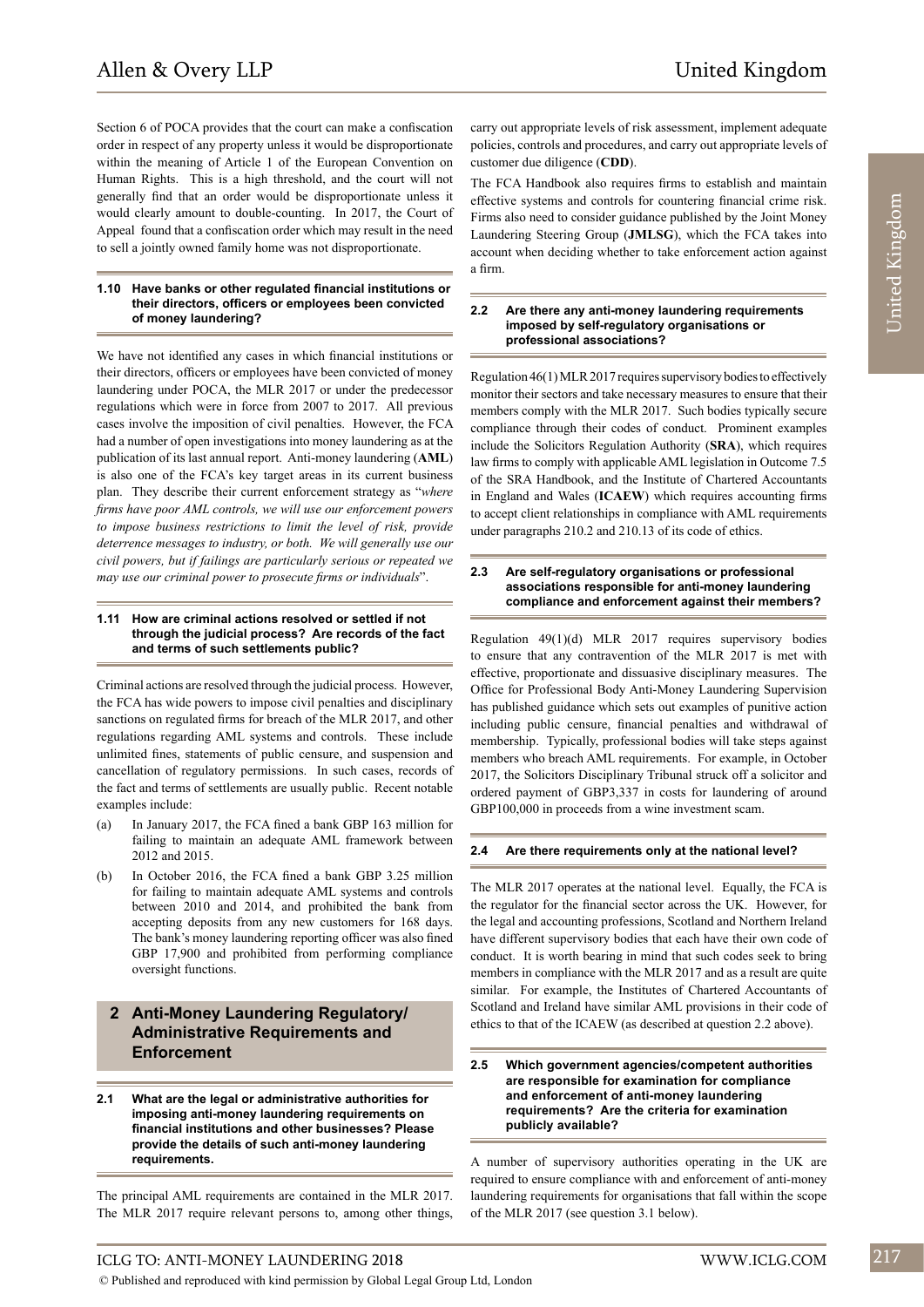#### **2.6 Is there a government Financial Intelligence Unit ("FIU") responsible for analysing information reported by financial institutions and businesses subject to anti-money laundering requirements?**

The NCA is the UK's designated FIU.

#### **2.7 What is the applicable statute of limitations for competent authorities to bring enforcement actions?**

No statute of limitations applies for criminal offences relating to money laundering (either under POCA or the MLR 2017).

#### **2.8 What are the maximum penalties for failure to comply with the regulatory/administrative anti-money laundering requirements and what failures are subject to the penalty provisions?**

The maximum penalty for a failure to comply with regulatory/ administrative AML requirements is an unlimited fine. Any such fine will be calculated in accordance with the relevant supervisory authority's penalties and enforcement guidance (for example, the FCA's Decision Procedures and Penalties Manual). A significant number of failures to comply with relevant requirements under the MLR 2017 are subject to penalty provisions. These are set out at Schedule 6 to MLR 2017 and include failure to:

- (i) carry out risk assessments;
- (ii) apply policies and procedures;
- (iii) appoint a nominated officer;
- (iv) keep required records;
- (v) apply customer due diligence measures when required;
- (vi) conduct ongoing monitoring of a business relationship; and
- (vii) take additional measures in relation to a Politically Exposed Person (**PEP**).

#### **2.9 What other types of sanction can be imposed on individuals and legal entities besides monetary fines and penalties?**

In minor cases of non-compliance, a supervisory authority may issue a warning letter to the individual or legal entity.

A company director convicted of a money laundering offence may be disqualified from holding company directorships.

A legal entity may be barred (for a period of time) from tendering for public contracts with EU public bodies if convicted of a money laundering offence.

Self-regulatory organisations also impose sanctions on their professional members (e.g. striking off or withdrawing a licence) for breaches of the MLR 2017. Similarly, by virtue of a breach of the MLR 2017, the FCA or HMRC may find that an individual or entity is no longer a 'fit and proper' person and on that basis withhold or withdraw permission or authorisation to carry on certain types of regulated business.

#### **2.10 Are the penalties only administrative/civil? Are violations of anti-money laundering obligations also subject to criminal sanctions?**

As indicated in question 2.7 above, in addition to the criminal offences under POCA, the MLR 2017 contain three specific criminal offences relating to violations of AML obligations.

Specifically, Regulation 86 provides that it is a criminal offence to contravene a relevant requirement under the MLR 2017 (set out at Schedule 6 of the MLR 2017 and includes carrying out risk assessments, training and CDD).

Regulation 87 makes it a criminal offence to prejudice a money laundering investigation, either by disclosing that such an investigation is taking place or by falsifying, concealing or destroying any documents relevant to the investigation.

Finally, Regulation 88 makes it a criminal offence to: (a) knowingly or recklessly provide false or misleading information in purported compliance with the MLR 2017; or (b) disclose information in contravention of the MLR 2017.

In each case, the maximum penalty is an unlimited fine or two years' imprisonment.

#### **2.11 What is the process for assessment and collection of sanctions and appeal of administrative decisions? a) Are all resolutions of penalty actions by competent authorities public? b) Have financial institutions challenged penalty assessments in judicial or administrative proceedings?**

The specific process for assessment and collection of sanctions and appeal of administrative decisions is dependent on the supervisory authority responsible. In general terms, the imposition by a supervisory authority of a sanction for breaches of the MLR 2017 will be in accordance with their professional disciplinary and conduct rules and published enforcement guidance (for example, the FCA's Decision Procedures and Penalties Manual).

In all cases, there is a right of appeal against a decision imposed by a supervisory authority, for example, to the Administrative Court (for decisions of the Solicitors' Disciplinary Tribunal) or to the Upper Tribunal (for decisions of the FCA).

Absent a compelling reason otherwise (for example, a publication could prejudice an ongoing investigation or cause serious unfairness), hearings relating to and resolutions of penalty actions by supervisory authorities will be public.

#### **3 Anti-Money Laundering Requirements for Financial Institutions and Other Designated Businesses**

**3.1 What financial institutions and other businesses are subject to anti-money laundering requirements? Describe which professional activities are subject to such requirements and the obligations of the financial institutions and other businesses.** 

The MLR 2017 apply, with a few limited exceptions, to the following entities acting in the course of business in the UK:

- credit institutions *(as defined in Article 4.1(1)* of the EU *Capital Requirements Regulation (Regulation (EU) No. 575/2013 of the European Parliament and of the Council of 26 June 2013 on prudential requirements for credit institutions and investment firms))*;
- financial institutions *(an undertaking, including a money service business, that carries out certain activities (listed in points 2 to 12, 14 and 15 of Annex 1 of the EU Capital Requirements Directive))* including insurance undertakings, investment service providers, bidders in auctions allowed under the emission allowance directive, collective investment undertakings, insurance intermediaries and the National Savings Bank;
- branches of the above;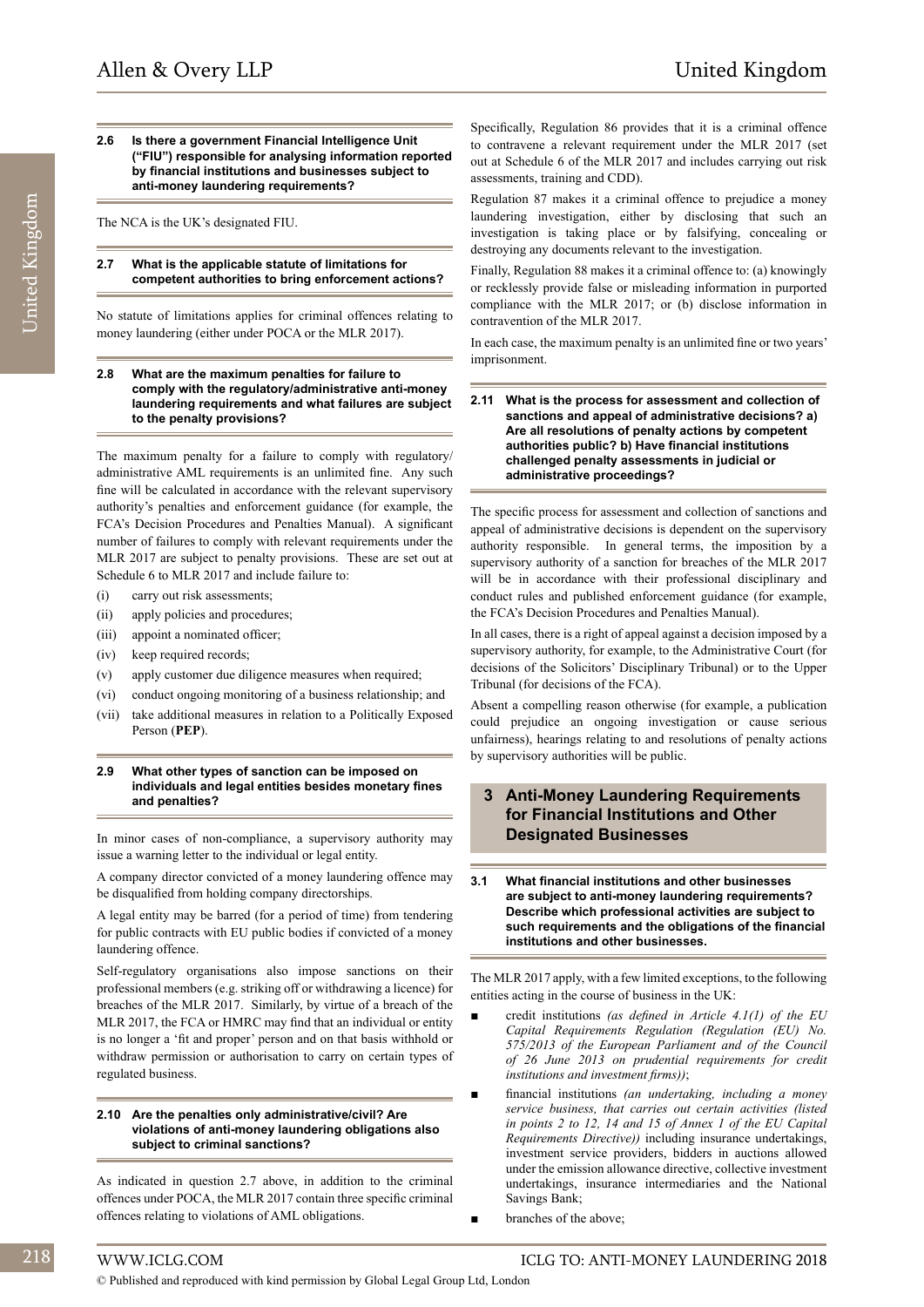- auditors, insolvency practitioners, external accountants, tax advisers;
- independent legal professionals;
- trust or company service providers;
- estate agents:
- high value dealers;
- casinos: and
- auction platforms (only some of the MLR 2017 apply).

The MLR 2017 impose requirements concerning risk assessments, ownership and control, AML policies and procedures, internal controls, training, record keeping, ongoing monitoring of business relationships, CDD, information on payer and payees (for payment service providers) and ceasing transactions in certain circumstances. Businesses are also compelled to provide information and/or documents to supervising authorities on request.

Additional obligations for financial institutions are contained in the FCA Senior Management Arrangements, Systems and Controls Sourcebook (**SYSC**) which requires regulated financial services firms to have AML systems and controls in place covering additional matters such as governance, documenting risk management policies and considering AML policies when developing new products, taking on new customers and changing business profile. In considering whether a firm has complied with its obligations under the MLR 2017 and SYSC, the FCA will consider whether guidance issued by the JMLSG has been followed – this guidance has been ratified by the UK Treasury.

The UK Criminal Finances Act 2017 imposes further disclosure requirements on financial institutions concerning suspicious transactions and in connection with Unexplained Wealth Orders.

#### **3.2 Are certain financial institutions or designated businesses required to maintain compliance programmes? What are the required elements of the programmes?**

Yes – the MLR 2017 (and, for financial institutions, the SYSC) impose requirements on the businesses listed at question 3.1 above to, where appropriate to the size and nature of its business, have effective AML systems and internal controls in place, including to assess compliance. Required elements include senior responsibility, employee screening, an independent internal audit function to monitor compliance and make recommendations, appointment of a nominated officer responsible for AML compliance, and timely internal reporting.

#### **3.3 What are the requirements for recordkeeping or reporting large currency transactions? When must reports be filed and at what thresholds?**

There are no specific requirements for recordkeeping or reporting large currency transactions. The general requirements regarding recordkeeping (set out in the MLR 2017 and SYSC as described above) and reporting (set out in POCA and the Terrorism Act 2000 as described above) would, however, apply to such transactions.

**3.4 Are there any requirements to report routine transactions other than large cash transactions? If so, please describe the types of transactions, where reports should be filed and at what thresholds, and any exceptions.**

No. There are no specific AML requirements for financial institutions or other designated businesses in relation to routinely reporting large non-cash transactions.

#### **3.5 Are there cross-border transaction reporting requirements? Who is subject to the requirements and what must be reported under what circumstances?**

No. There are no specific AML requirements for financial institutions or other designated businesses in relation to crossborder transactions reporting.

**3.6 Describe the customer identification and due diligence requirements for financial institutions and other businesses subject to the anti-money laundering requirements. Are there any special or enhanced due diligence requirements for certain types of customers?** 

Financial institutions in the UK are required to undertake customer identification and due diligence work prior to establishing a business relationship with a customer. When entering a new business relationship with a customer, a financial institution must obtain information on:

- the purpose of the business relationship; and
- the intended nature of the relationship (i.e. where funds will come from and the purpose of any contemplated transactions).

The type of information that a financial institution may need to gather from their prospective customer in these circumstances may include:

- details of the customer's business or employment;
- the source and origin of funds that the customer will be using in the business relationship;
- copies of recent and current financial statements;
- details of the relationship between signatories and any underlying beneficial owners; and
- the expected level and type of activity that will take place in the relationship.

This information must be kept updated so that a financial institution can amend its risk assessment of a particular customer if their circumstances change and, if necessary, carry out further due diligence

In some situations, financial institutions must carry out 'enhanced due diligence' prior to establishing a business relationship with a customer. These situations may include:

- when a customer is not physically present when a financial institution carries out its customer identification checks;
- when a financial institution enters into a business relationship with a PEP, which is typically a UK or non-UK domestic member of parliament, head of state or government, or government minister and their family members or known close associates;
- when a financial institution enters into a transaction with a person from a high risk jurisdiction (as identified by the European Union); and
- any other situation where there may be a higher risk of money laundering.

Enhanced due diligence can include taking some or all of the following steps:

- obtaining further information to establish the customer's identity;
- applying extra measures to check documents supplied by a credit or financial institution; and
- finding out where funds have come from and what the purpose of a particular transaction is.

## ICLG TO: ANTI-MONEY LAUNDERING 2018 WWW.ICLG.COM 219

© Published and reproduced with kind permission by Global Legal Group Ltd, London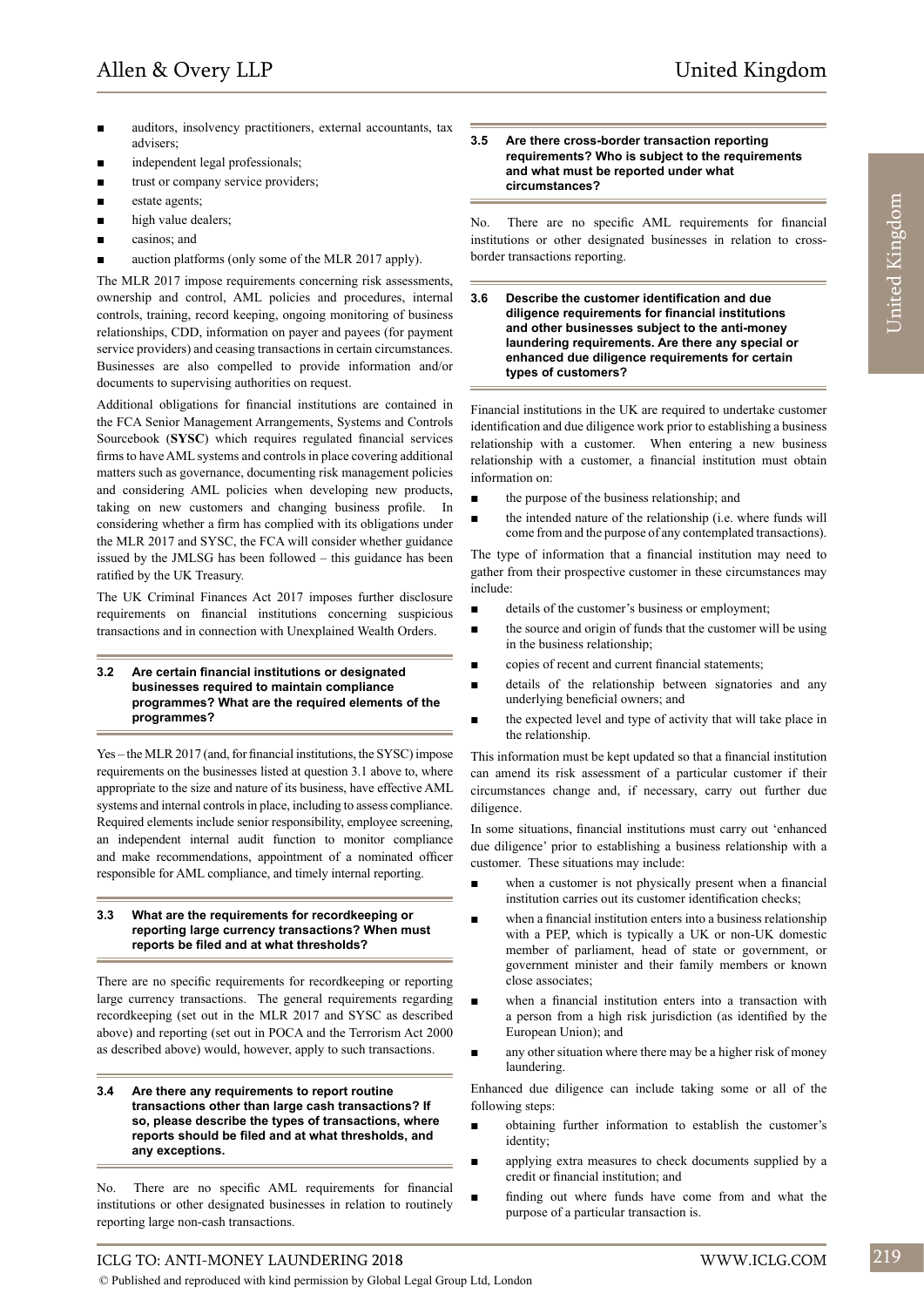#### **3.7 Are financial institution accounts for foreign shell banks (banks with no physical presence in the countries where they are licensed and no effective supervision) prohibited? Which types of financial institutions are subject to the prohibition?**

Credit and financial institutions (as defined in the MLR 2017) are prohibited from entering into, or continuing, a correspondent relationship with a shell bank (MLR 2017 Reg. 34(2)).

Credit institutions and financial institutions must also take appropriate enhanced measures to ensure that they do not enter into, or continue, a correspondent relationship with a credit institution or financial institution which is known to allow its accounts to be used by a shell bank (MLR 2017 Reg. 34(3).

The MLR 2017 define a "shell bank" as a credit institution or financial institution, or an institution engaged in equivalent activities to those carried out by credit institutions or financial institutions, incorporated in a jurisdiction in which it has no physical presence involving meaningful decision-making and management, and which is not part of a financial conglomerate or third-country financial conglomerate.

#### **3.8 What is the criteria for reporting suspicious activity?**

An obligation to submit a Suspicious Activity Report (**SAR**) to the NCA arises where a firm, its Money Laundering Reporting Officer (**MLRO**) or employees suspect or ought to suspect that anyone (including the firm itself) is or has engaged in money laundering. In broad terms, money laundering is having possession of, or doing anything in relation to, property which the relevant person knows or suspects to represent the benefit of criminal conduct. The threshold for 'suspicion' in this context (a possibility which is more than fanciful that the relevant facts exist) is low. The test may be satisfied objectively (i.e. the firm/the individual should suspect) or subjectively (the firm/the individual at the firm does suspect).

**3.9 Does the government maintain current and adequate information about legal entities and their management and ownership, i.e., corporate registries to assist financial institutions with their anti-money laundering customer due diligence responsibilities, including obtaining current beneficial ownership information about legal entity customers?**

There is a publicly accessible central government registry (Companies House) for UK company information on management and ownership. However, the ownership information may be up to a year out of date as non-listed companies are only required to provide this information to Companies House annually.

In practice, up-to-date share ownership information regarding shareholdings of 3%+ in a company with shares admitted to trading on a regulated or prescribed market, is publicly available due to stringent notification requirements under the FCA's Disclosure Guidance and Transparency Rules. There is also a public register of Persons with Significant Control (**PCS**s) of companies (over 25% indirect or direct shares or voting rights, significant control or right to appoint or remove majority of directors). Any changes must be notified within 14 days. The register does not, however, extend to UK Crown Dependencies and Overseas Territories.

In January 2018, the UK government confirmed its intention to introduce a draft Bill before the summer recess in 2018 to establish a public register of beneficial ownership for foreign companies owning property in the UK. Formal introduction of the Bill is planned for summer 2019, with the register expected to become operational by early 2021.

#### **3.10 Is it a requirement that accurate information about originators and beneficiaries be included in payment orders for a funds transfer? Should such information also be included in payment instructions to other financial institutions?**

Payment Service Providers (**PSP**s) must comply with requirements contained in the MLR 2017, derived from Chapter II, Section 1, Chapter 4 of the EU Funds Transfer Regulation. Complete payer and payee information (name, address, and account number) must generally accompany all wire transfers although there are limited exceptions. For example, if the Payment Service Providers of both payer and payee are located within the EU, then the wire transfer only need be accompanied by at least the account numbers of the payer and payee. Intermediary PSPs must ensure that all information received on the payer and payee which accompanies a wire transfer is retained with the transfer. Guidance provided by the JMLSG provides more detail on how to comply with these requirements and exceptions.

#### **3.11 Is ownership of legal entities in the form of bearer shares permitted?**

No. Bearer shares were abolished on 26 May 2015 when amendments to the UK Companies Act 2006 were implemented, via the Small Business, Enterprise and Employment Act 2015.

The changes were made as part of the UK government's aim to promote transparency of company ownership and control to deter criminal misuse of companies in the UK. From 26 May 2015, UK companies were prohibited from issuing bearer shares and companies with bearer shares in issue were required to take action to get rid of them.

#### **3.12 Are there specific anti-money laundering requirements applied to non-financial institution businesses, e.g., currency reporting?**

Most of the UK money laundering offences described at question 1.2 apply to all businesses, subject to the jurisdictional requirements stated at question 1.3. However, only the businesses listed at question 3.1 (which include certain non-financial institution businesses) can commit the offences of 'tipping-off' and 'failure to disclose' under POCA. A business not listed at question 3.1 can commit the offence of 'failure to disclose' under s332 POCA if it has appointed an MLRO.

The MLR 2017 apply to the businesses listed in question 3.1 above, which includes certain non-financial institution businesses.

There are some specific requirements for payment service providers (**PSP**s). PSPs must comply with additional requirements contained in the MLR 2017, derived from the EU Funds Transfer Regulation. See question 3.10 above.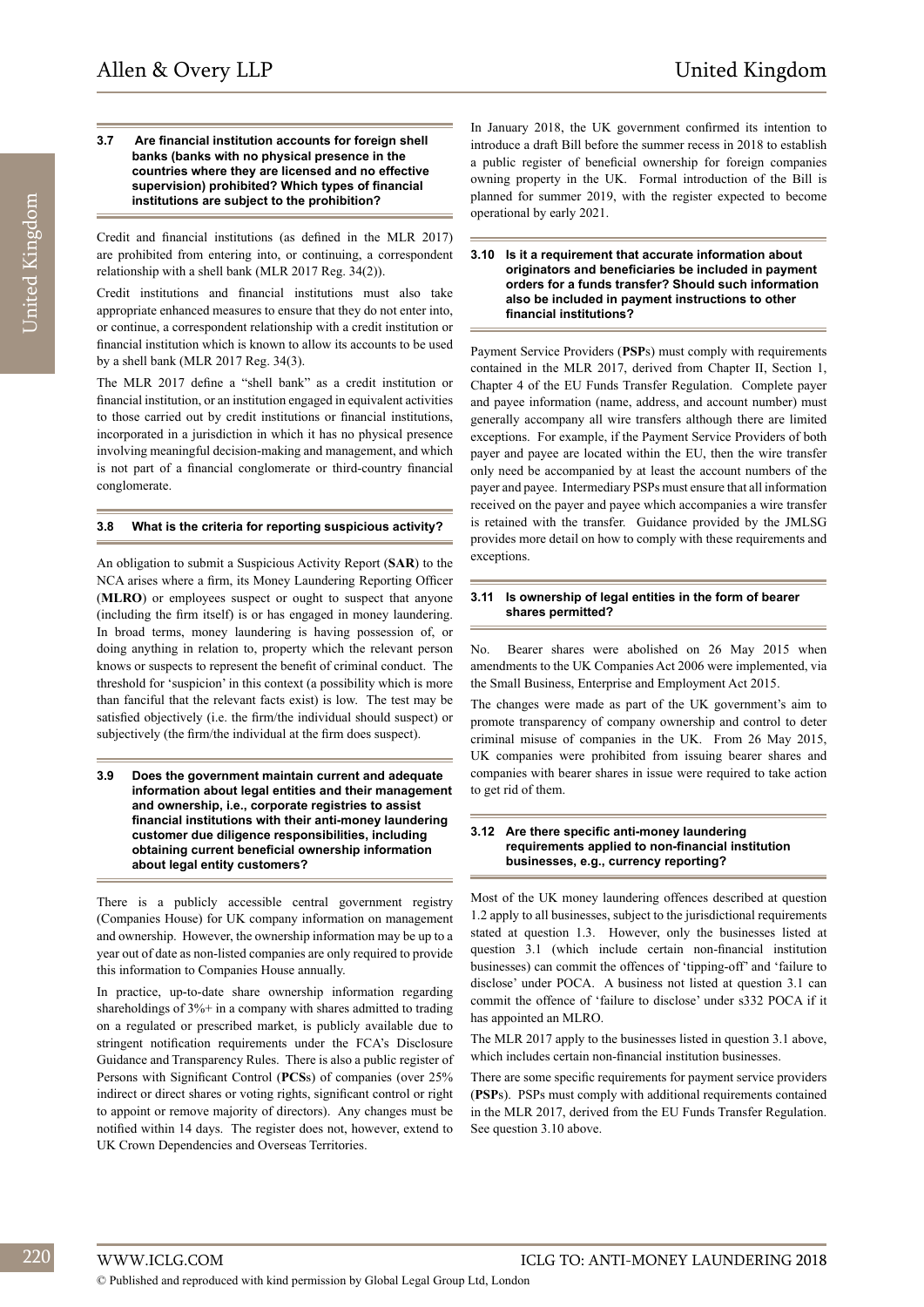There are a very small number of sector specific exceptions to the requirements in the MLR 2017, e.g. Regulation 31 (requirement to cease transactions) does not apply to certain professional advisers advising on the institution or avoidance of legal proceedings, Regulation 32 contains a Customer Due Diligence exception for trustees of debt issues.

#### **3.13 Are there anti-money laundering requirements applicable to certain business sectors, such as persons engaged in international trade or persons in certain geographic areas such as free trade zones?**

Aside from the businesses listed in question 3.1 above, there are no AML requirements applicable to other specific business sectors.

Transaction risk and geographical risk are two of the factors that must be considered as part of a risk assessment of money laundering and terrorist financing, under Regulation 18(2)(b) MLR 2017, by the businesses listed in question 3.1 above.

Guidance from JMLSG provides some sectoral guidance for the UK financial sector, on managing money laundering risk in certain business areas (e.g. trade finance, correspondent banking, wealth management). Whilst the guidance is not binding, it would be taken into account by enforcement authorities when deciding whether or not a firm, or an individual, has complied with their AML requirements under POCA 2002 or the MLR 2017. Some supervisory bodies have also produced guidance for members (e.g. the UK Law Society).

#### **4 General**

#### **4.1 If not outlined above, what additional anti-money laundering measures are proposed or under consideration?**

The Sanctions and Anti-Money Laundering Bill 2017 will create a new UK legislative framework with broad powers to implement sanctions, anti-money laundering and anti-terrorist financing measures after the UK leaves the European Union.

The fifth AML Directive was agreed in December 2017 and will take effect in stages from 2019, subject to the terms of Brexit. It will expand the requirement to perform anti-money laundering checks to new categories of businesses and increase transparency requirements for the beneficial ownership of both companies and trusts.

#### **4.2 Are there any significant ways in which the antimoney laundering regime of your country fails to meet the recommendations of the Financial Action Task Force ("FATF")? What are the impediments to compliance?**

The FAFT report on Anti-Money Laundering and Combating the Financing of Terrorism, 16 October 2009, concluded that the UK had taken substantive action towards improving compliance with its previous core recommendation. The FAFT had found the UK partly compliant with the requirement to identify and verify beneficial owners before and during the course of establishing a business relationship. This was deemed to have been addressed by the customer due diligence framework contained in the Money Laundering Regulations 2007. As a result, the FAFT decided to remove the UK from the regular follow-up process.

#### **4.3 Has your country's anti-money laundering regime been subject to evaluation by an outside organisation, such as the FATF, regional FATFs, Counsel of Europe (Moneyval) or IMF? If so, when was the last review?**

The Fourth Round Mutual Evaluation of the UK by the FAFT is scheduled for 2018. Previous FAFT reports were conducted in October 2009 and June 2007. The IMF conducted a Financial Sector Assessment Programme (**FSAP**) for the UK in the areas of AML/CFT in 2016.

#### **4.4 Please provide information for how to obtain relevant anti-money laundering laws, regulations, administrative decrees and guidance from the Internet. Are the materials publicly available in English?**

The FCA provides comprehensive information on the applicable laws and guidelines in money laundering and terrorist financing. (www.fca.org.uk).

The UK Parliament website contains the relevant Bills of Parliament, secondary legislation and information on parliament debates, committee reports and proposed new laws (www.parliament.uk).

#### **Acknowledgment**

With thanks to the following Allen & Overy contributors for their input: Alison Cranney; Juliet de Pencier; Sarah Hitchins; Lucy Judge; Calum Macdonald; David Odejayi; Alexandra Pedder; Ian Rodgers; and Damian Ryan.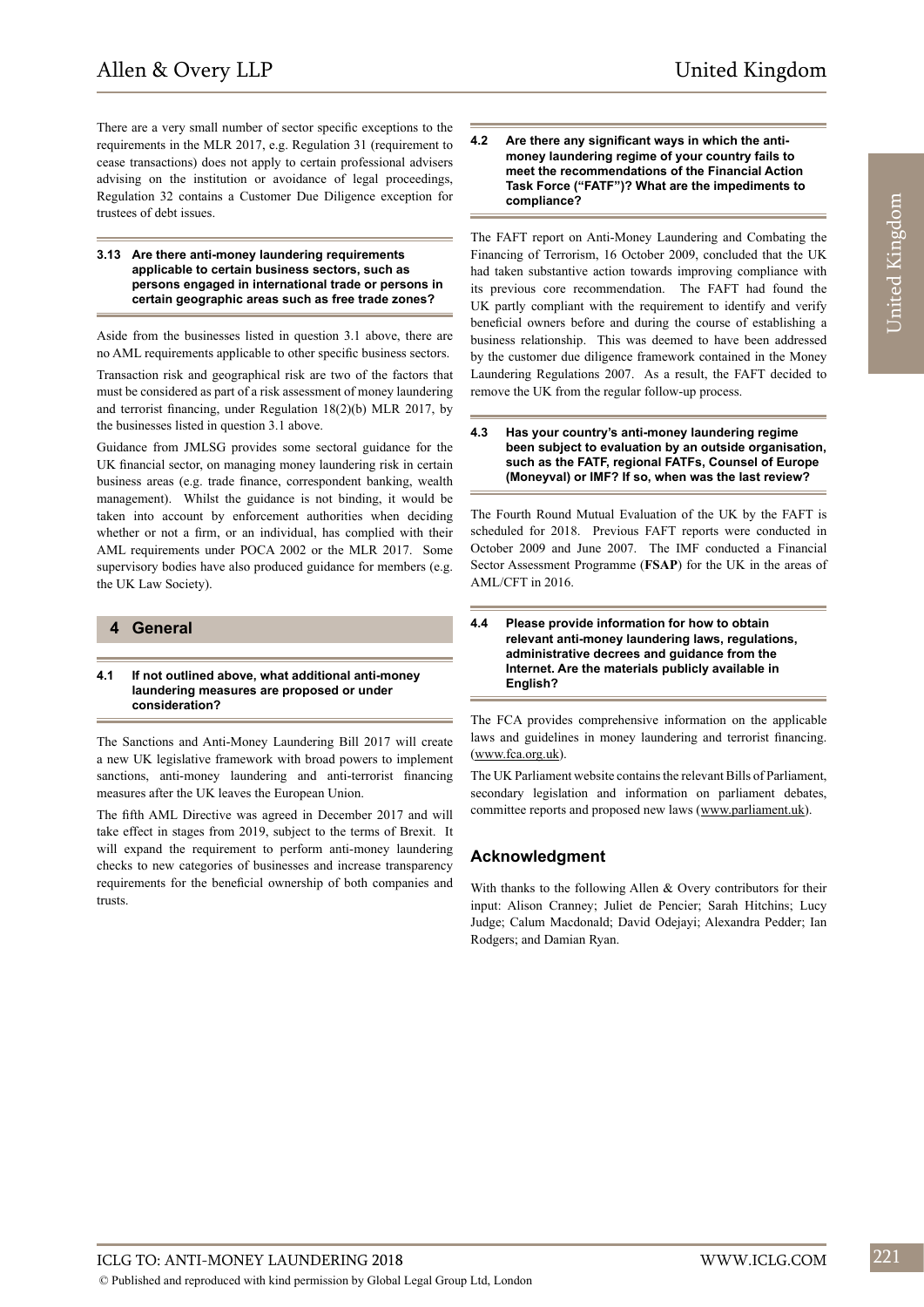

**Mona Vaswani** Allen & Overy LLP One Bishops Square

London E1 6AD United Kingdom

*Tel: +44 20 3088 3751 Email: mona.vaswani@allenovery.com URL: www.allenovery.com*

Mona advises on a variety of complex, cross-border disputes with an emphasis on banking litigation, fraud and asset tracing claims as well as trust litigation. She has substantial experience in advising banks and trustees, in particular offshore trustees in the conduct of trust litigation in several jurisdictions. Mona has acted in various claims in the High Court including those involving allegations of fraud, constructive trust and breach of fiduciary duty.



**Amy Edwards** Allen & Overy LLP One Bishops Square London, E1 6AD United Kingdom

*Tel: +44 20 3088 2243 Email: amy.edwards@allenovery.com URL: www.allenovery.com*

Amy is a Senior Professional Support Lawyer in the London Litigation practice with particular expertise in commercial law and financial crime. With over 20 years' experience, Amy has advised widely on dispute resolution relating to financial institutions, corporations and individuals in domestic and international criminal and civil matters.

# **ALLEN & OVERY**

Allen & Overy LLP's market-leading global investigations practice advises clients on a wide range of high-profile criminal and regulatory investigations, with a particular focus on cross-border matters. The global team comprises lawyers with extensive experience of working together in multiple jurisdictions and includes former prosecutors in the U.S. and Europe. We have offices in 31 jurisdictions and offer global expertise in handling investigations, and associated employee issues. We have leading criminal defence capability covering anti-corruption and bribery, anti-money laundering, fraud (financial and tax), antitrust, sanctions and insider dealing. As a result we are able to assist clients to minimise the risks of navigating the complex, and often conflicting, issues that arise when handling information in cross-border investigations.